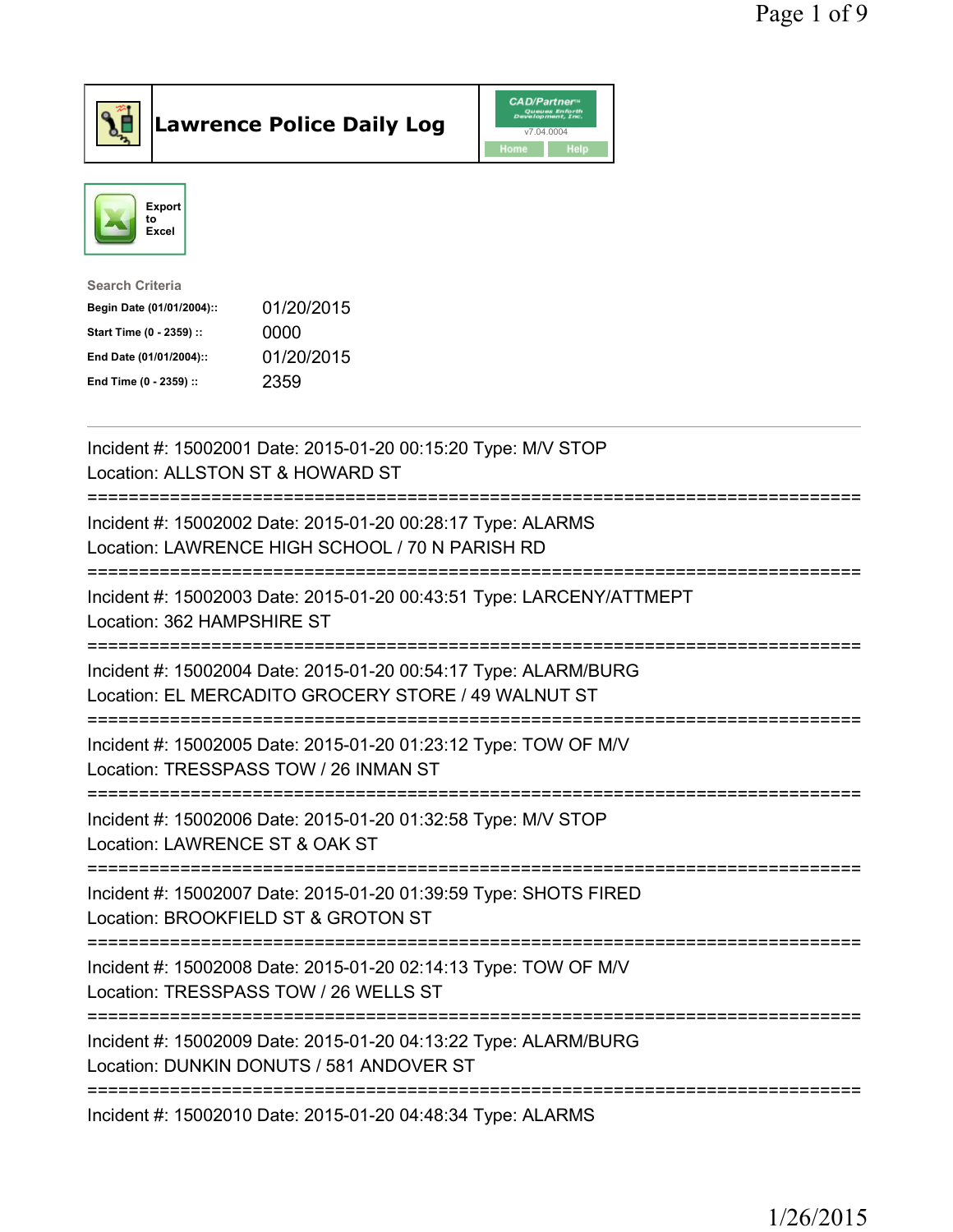Location: 59 ALDER ST =========================================================================== Incident #: 15002011 Date: 2015-01-20 05:13:06 Type: TOW OF M/V Location: TRESPASS TOW 889CX8 / 312 WATER ST =========================================================================== Incident #: 15002012 Date: 2015-01-20 05:42:18 Type: M/V STOP Location: AMESBURY ST & HAVERHILL ST =========================================================================== Incident #: 15002013 Date: 2015-01-20 06:10:18 Type: LIC PLATE STO Location: 65 PARK ST =========================================================================== Incident #: 15002014 Date: 2015-01-20 06:52:45 Type: LOCKOUT Location: 46 MORTON ST =========================================================================== Incident #: 15002015 Date: 2015-01-20 07:01:04 Type: B&E/PAST Location: 24 FITZ ST =========================================================================== Incident #: 15002016 Date: 2015-01-20 07:41:39 Type: ALARMS Location: 412 HAMPSHIRE ST =========================================================================== Incident #: 15002017 Date: 2015-01-20 07:44:43 Type: KEEP PEACE Location: 20 MONMOUTH ST =========================================================================== Incident #: 15002018 Date: 2015-01-20 07:54:53 Type: TOW OF M/V Location: TRESPASS TOW / 312 WATER ST =========================================================================== Incident #: 15002019 Date: 2015-01-20 08:03:15 Type: M/V STOP Location: BENNINGTON ST & PARK ST =========================================================================== Incident #: 15002020 Date: 2015-01-20 08:11:13 Type: M/V STOP Location: AVON ST & BELMONT ST =========================================================================== Incident #: 15002021 Date: 2015-01-20 08:18:59 Type: SUICIDE ATTEMPT Location: 340 HAVERHILL ST =========================================================================== Incident #: 15002022 Date: 2015-01-20 08:44:03 Type: ALARMS Location: 99 WINTHROP AV =========================================================================== Incident #: 15002023 Date: 2015-01-20 09:25:45 Type: M/V STOP Location: AMES ST & LOWELL ST =========================================================================== Incident #: 15002024 Date: 2015-01-20 09:34:44 Type: B&E/PAST Location: TAVERAS RESD / 19 WEBSTER CT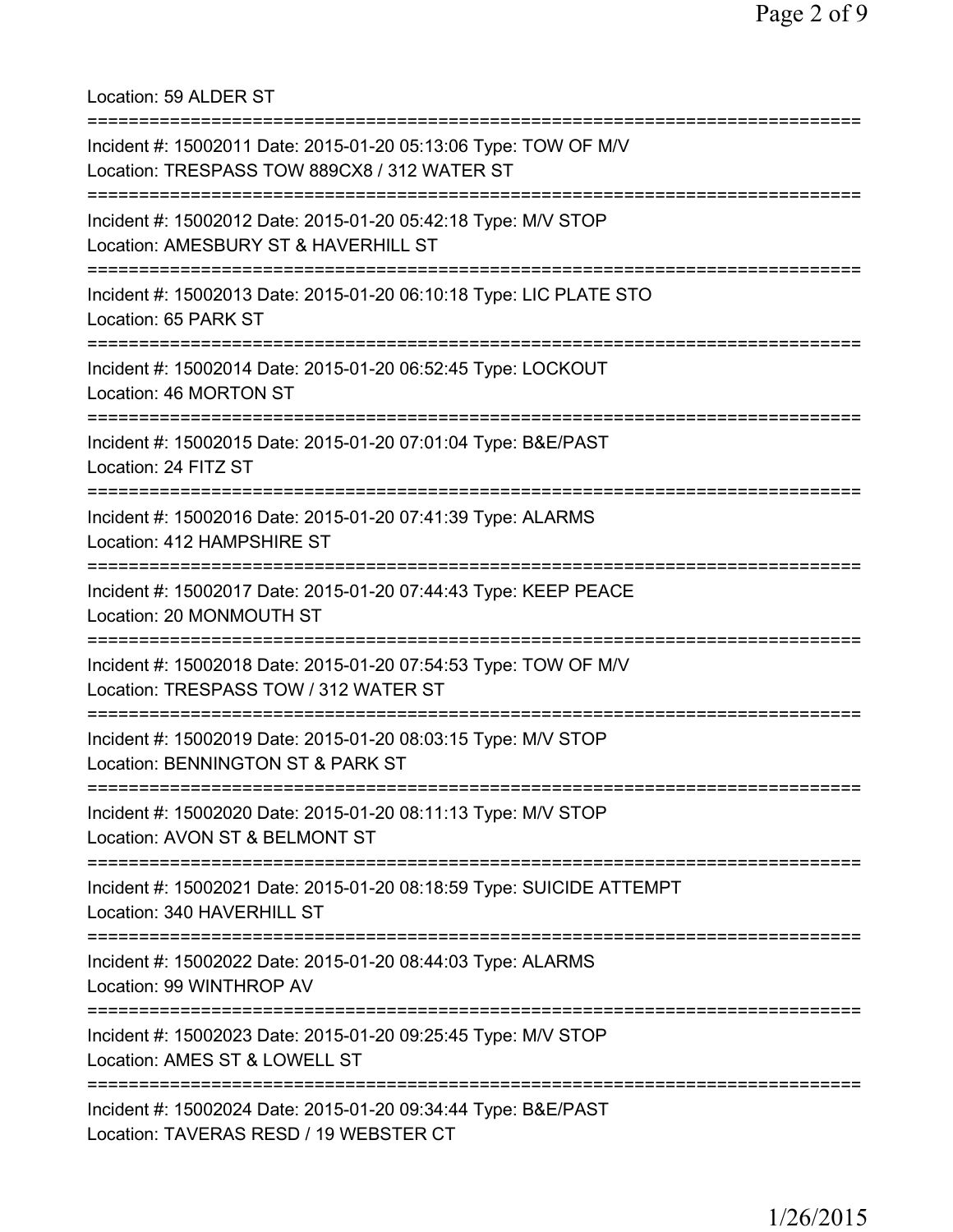| Incident #: 15002025 Date: 2015-01-20 09:36:27 Type: ASSSIT AMBULANC<br>Location: 18 WINTHROP AV FL 1STFL<br>============================ |
|-------------------------------------------------------------------------------------------------------------------------------------------|
| Incident #: 15002026 Date: 2015-01-20 09:46:00 Type: TOW/REPOSSED<br>Location: 73 BYRON AV                                                |
| Incident #: 15002027 Date: 2015-01-20 09:57:35 Type: M/V STOP<br>Location: CHESTNUT ST & LAWRENCE ST                                      |
| Incident #: 15002028 Date: 2015-01-20 10:04:48 Type: B&E/PAST<br>Location: 66 BROMFIELD ST FL 1STFL                                       |
| Incident #: 15002030 Date: 2015-01-20 10:12:50 Type: HIT & RUN M/V<br>Location: 11 FITZ ST                                                |
| ===========<br>Incident #: 15002029 Date: 2015-01-20 10:15:08 Type: ALARM/BURG<br>Location: 251 FERRY ST #2                               |
| Incident #: 15002031 Date: 2015-01-20 10:15:14 Type: ASSSIT AMBULANC<br>Location: 325 HIGH ST #APT 1                                      |
| Incident #: 15002032 Date: 2015-01-20 10:19:35 Type: TOW OF M/V<br>Location: HOWARD ST & PLATT ST                                         |
| Incident #: 15002033 Date: 2015-01-20 10:21:07 Type: SUS PERS/MV<br>Location: BUNKERHILL ST & PARK ST                                     |
| Incident #: 15002034 Date: 2015-01-20 10:24:57 Type: INVESTIGATION<br>Location: 296 BROADWAY                                              |
| Incident #: 15002035 Date: 2015-01-20 10:25:39 Type: M/V STOP<br>Location: APPLETON ST & METHUEN ST                                       |
| Incident #: 15002036 Date: 2015-01-20 10:25:42 Type: DOMESTIC/PROG<br>Location: 84 BELKNAP ST                                             |
| Incident #: 15002037 Date: 2015-01-20 10:26:14 Type: SUS PERS/MV<br>Location: BROMFIELD ST                                                |
| Incident #: 15002038 Date: 2015-01-20 10:34:52 Type: M/V STOP<br>Location: AMESBURY ST & LOWELL ST                                        |
|                                                                                                                                           |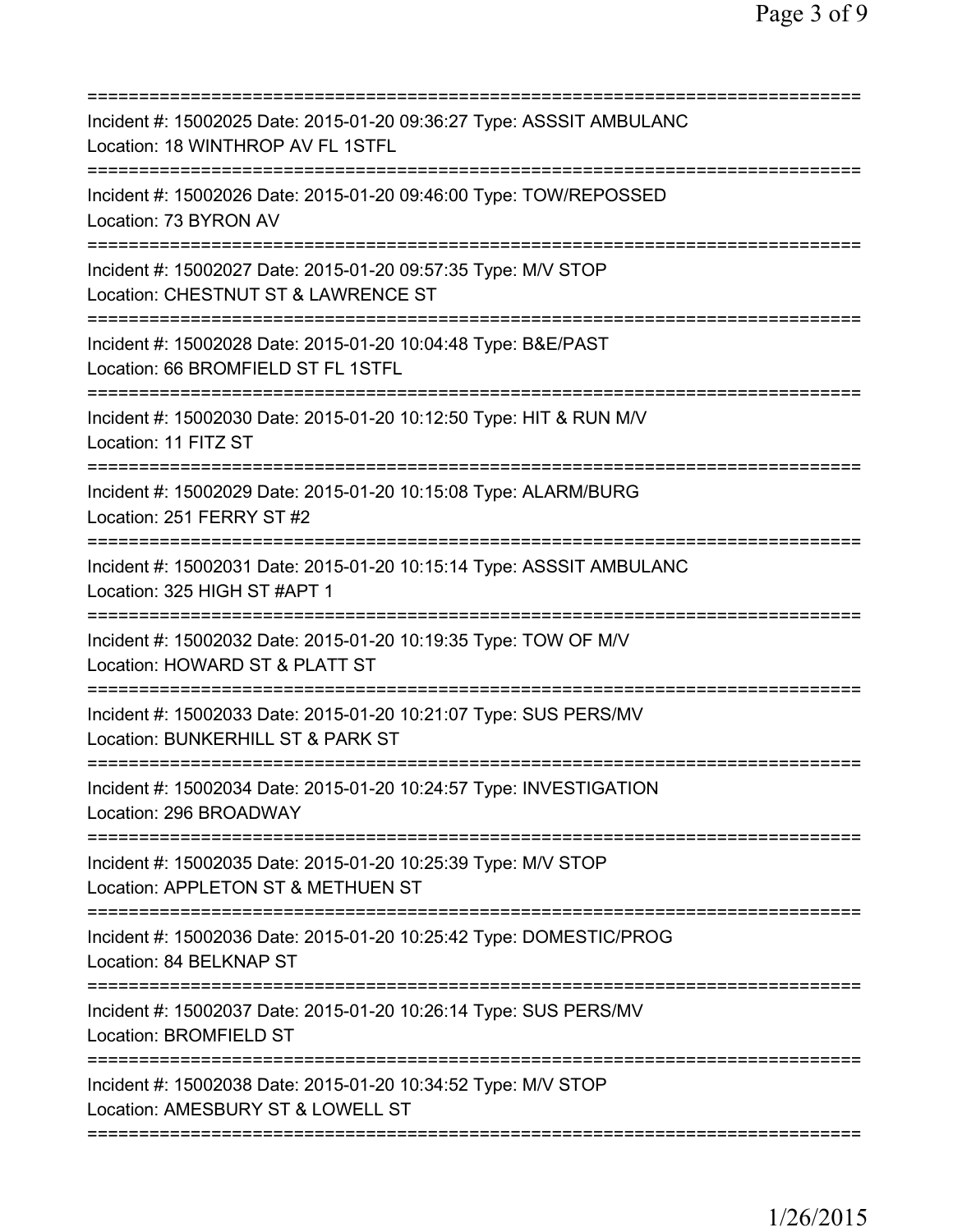| Incident #: 15002039 Date: 2015-01-20 10:40:26 Type: DRUG VIO<br>Location: HAVERHILL ST & OXFORD ST                     |
|-------------------------------------------------------------------------------------------------------------------------|
| Incident #: 15002040 Date: 2015-01-20 11:03:08 Type: INVESTIGATION<br>Location: 222 VALLEY ST                           |
| Incident #: 15002041 Date: 2015-01-20 11:04:03 Type: M/V STOP<br>Location: BROADWAY & LAKE ST                           |
| Incident #: 15002042 Date: 2015-01-20 11:13:08 Type: ALARM/BURG<br>Location: 251 FERRY ST #APT 2                        |
| Incident #: 15002044 Date: 2015-01-20 11:19:27 Type: CK WELL BEING<br>Location: HUBBARD PL & WEST ST                    |
| Incident #: 15002043 Date: 2015-01-20 11:20:47 Type: TOW OF M/V<br>Location: 75 CHESTER ST                              |
| Incident #: 15002045 Date: 2015-01-20 11:30:07 Type: INVESTIGATION<br>Location: 90 LOWELL ST<br>=================       |
| Incident #: 15002047 Date: 2015-01-20 11:30:13 Type: AUTO ACC/PI<br>Location: STORROW ST & WOODLAND ST                  |
| Incident #: 15002046 Date: 2015-01-20 11:30:24 Type: INVESTIGATION<br>Location: 90 LOWELL ST                            |
| Incident #: 15002048 Date: 2015-01-20 11:33:11 Type: M/V STOP<br>Location: LAFAYETTE AV & S BROADWAY                    |
| Incident #: 15002049 Date: 2015-01-20 11:35:30 Type: TOW OF M/V<br><b>Location: GRAINGER ST</b>                         |
| =========================<br>Incident #: 15002050 Date: 2015-01-20 11:39:17 Type: TOW OF M/V<br>Location: 25 TRENTON ST |
| Incident #: 15002051 Date: 2015-01-20 11:52:20 Type: MV/BLOCKING<br>Location: 62 KENDALL ST                             |
| Incident #: 15002052 Date: 2015-01-20 11:56:41 Type: ASSSIT OTHER PD<br>Location: 236 S UNION ST #APT B                 |
| Incident #: 15002053 Date: 2015-01-20 12:02:43 Type: AUTO ACC/NO PI                                                     |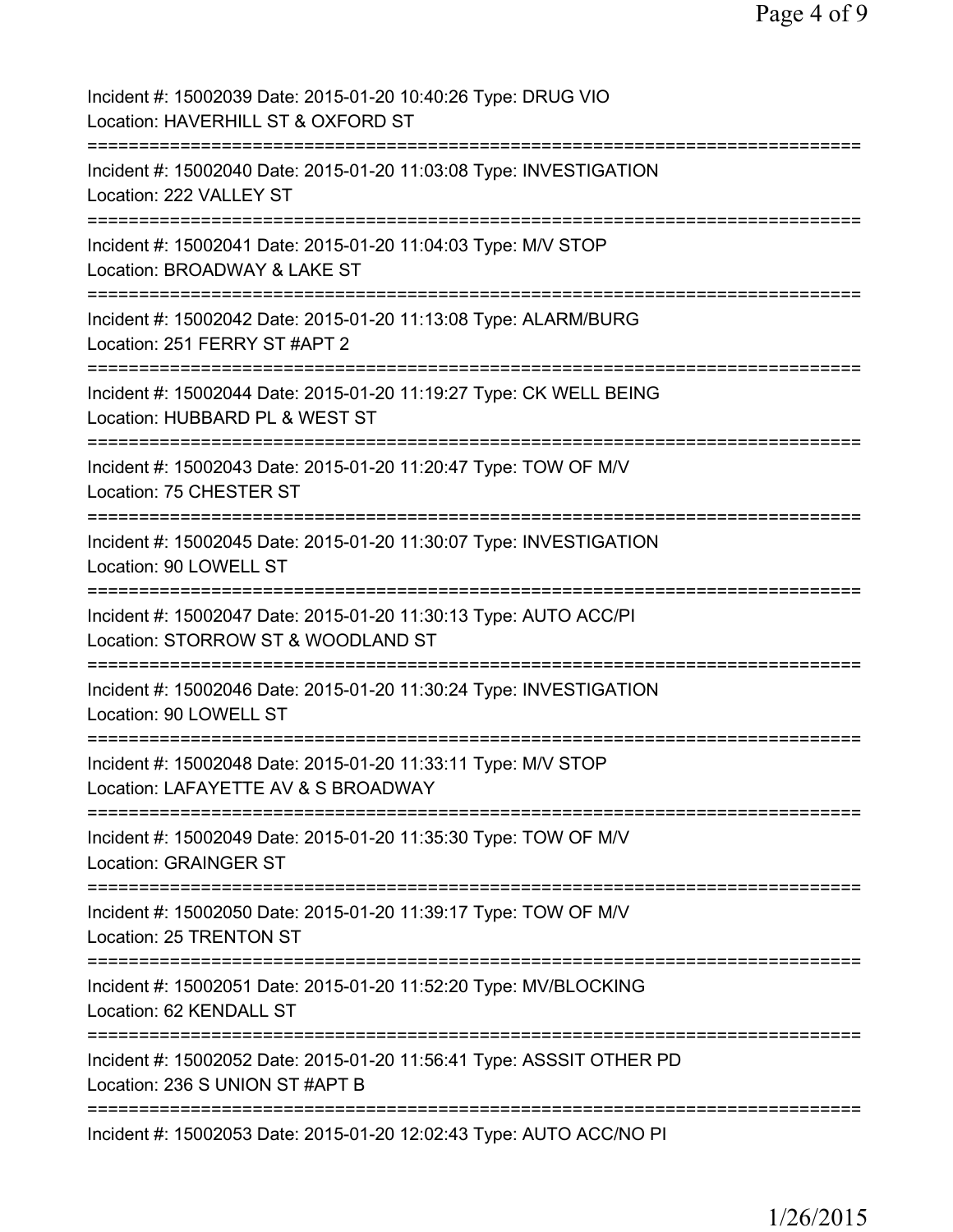Location: CHICKERING ST & WINTHROP AV =========================================================================== Incident #: 15002054 Date: 2015-01-20 12:08:47 Type: RECOV/STOL/MV Location: 54 HOBSON ST =========================================================================== Incident #: 15002055 Date: 2015-01-20 12:11:36 Type: VANDALISM Location: ESPECTOR PRODUCT / 10 EMBANKMENT RD #2ND =========================================================================== Incident #: 15002056 Date: 2015-01-20 12:11:52 Type: UNWANTEDGUEST Location: 101 AMESBURY ST FL 2NDFL =========================================================================== Incident #: 15002057 Date: 2015-01-20 12:15:39 Type: M/V STOP Location: MYRTLE ST & SARATOGA ST =========================================================================== Incident #: 15002058 Date: 2015-01-20 12:29:39 Type: NOTIFICATION Location: 18 CUSTER ST =========================================================================== Incident #: 15002059 Date: 2015-01-20 12:36:11 Type: TOW OF M/V Location: 91 FOSTER ST =========================================================================== Incident #: 15002060 Date: 2015-01-20 12:52:06 Type: INVEST CONT Location: 62 MIDDLEBURY ST =========================================================================== Incident #: 15002061 Date: 2015-01-20 13:10:45 Type: ALARMS Location: 12 EASTON ST =========================================================================== Incident #: 15002062 Date: 2015-01-20 13:15:37 Type: DRUG OVERDOSE Location: S BROADWAY & GRANVILLE =========================================================================== Incident #: 15002063 Date: 2015-01-20 13:23:44 Type: DRUG VIO Location: FARNHAM ST & FOSTER ST =========================================================================== Incident #: 15002064 Date: 2015-01-20 13:26:45 Type: ALARM/BURG Location: 251 FERRY ST =========================================================================== Incident #: 15002065 Date: 2015-01-20 13:40:50 Type: AUTO ACC/NO PI Location: 30 INTERNATIONAL WY =========================================================================== Incident #: 15002066 Date: 2015-01-20 14:19:30 Type: INVESTIGATION Location: 57 GARDEN ST =========================================================================== Incident #: 15002067 Date: 2015-01-20 14:35:56 Type: AUTO ACC/NO PI Location: 30 INTERNATIONAL WY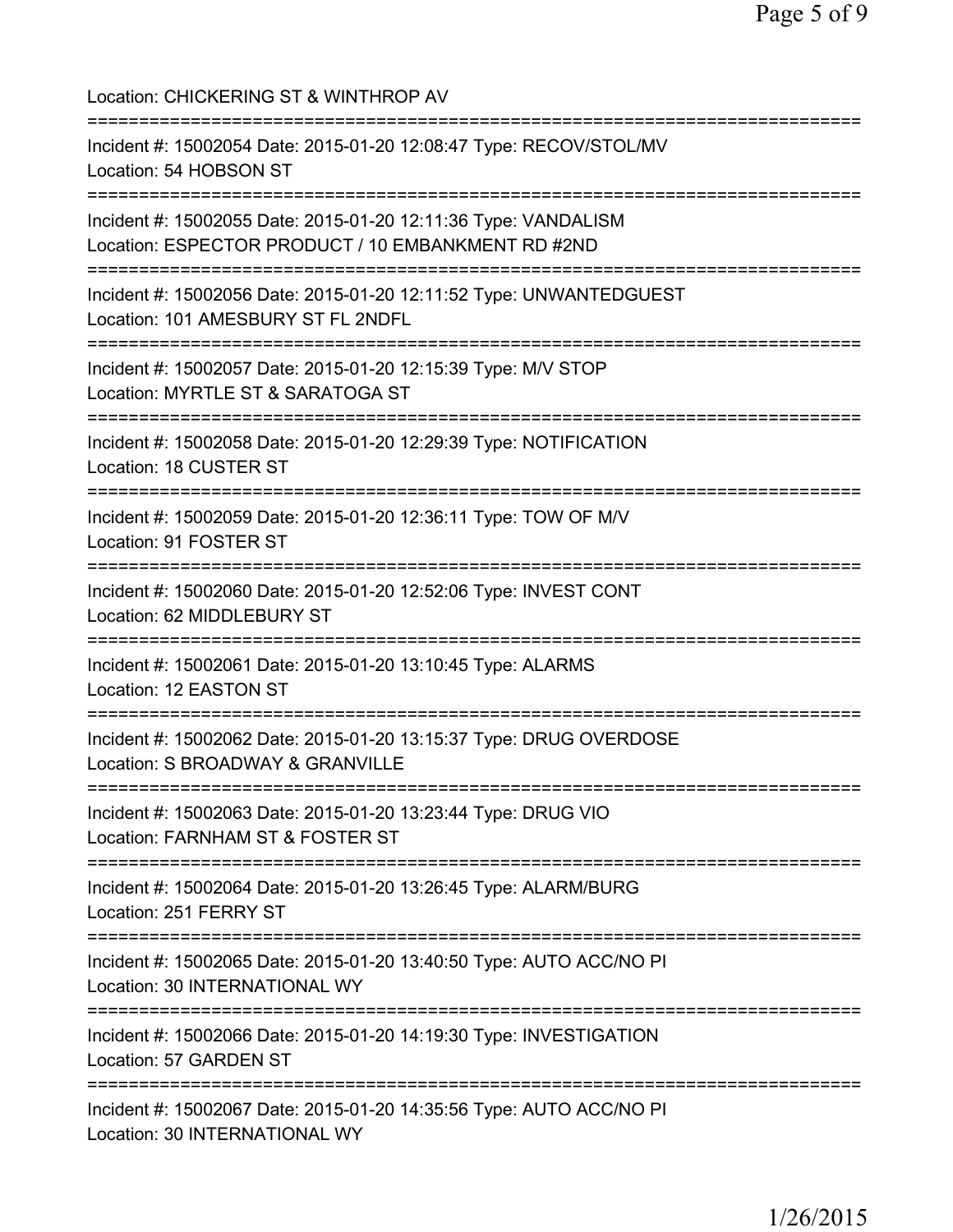| Incident #: 15002068 Date: 2015-01-20 14:38:38 Type: ASSSIT OTHER PD<br>Location: 1 CAULKINS CT                                        |
|----------------------------------------------------------------------------------------------------------------------------------------|
| Incident #: 15002069 Date: 2015-01-20 14:47:33 Type: UNKNOWN PROB<br>Location: 439 ANDOVER ST FL 1ST<br>======================         |
| Incident #: 15002070 Date: 2015-01-20 14:51:46 Type: UNWANTEDGUEST<br>Location: 26 STEARNS AV #RIGHT                                   |
| Incident #: 15002071 Date: 2015-01-20 15:19:23 Type: M/V STOP<br>Location: ANDOVER ST & WINTHROP AV<br>=============================== |
| Incident #: 15002072 Date: 2015-01-20 15:21:00 Type: M/V STOP<br>Location: ALDER ST & EXCHANGE ST<br>===================               |
| Incident #: 15002073 Date: 2015-01-20 15:31:13 Type: SUS PERS/MV<br>Location: 18 BELLEVUE ST                                           |
| Incident #: 15002074 Date: 2015-01-20 15:46:53 Type: CK WELL BEING<br>Location: MCDONALDS / 50 BROADWAY                                |
| Incident #: 15002075 Date: 2015-01-20 15:51:02 Type: M/V STOP<br>Location: AMES ST & PEARL ST                                          |
| Incident #: 15002076 Date: 2015-01-20 16:12:00 Type: ALARM/HOLD<br>Location: BORDER MARKET / 651 BROADWAY                              |
| Incident #: 15002077 Date: 2015-01-20 16:37:42 Type: AUTO ACC/PI<br>Location: AMES ST & ESSEX ST                                       |
| Incident #: 15002078 Date: 2015-01-20 16:48:25 Type: THREATS<br>Location: 123 BRADFORD ST                                              |
| Incident #: 15002079 Date: 2015-01-20 17:03:17 Type: UNWANTEDGUEST<br>Location: 47 MYRTLE ST FL 3                                      |
| Incident #: 15002080 Date: 2015-01-20 17:16:18 Type: ASSSIT OTHER PD<br>Location: 348 JACKSON ST                                       |
| Incident #: 15002081 Date: 2015-01-20 17:24:53 Type: DOMESTIC/PAST<br>Location: 6 SARGENT AV                                           |
|                                                                                                                                        |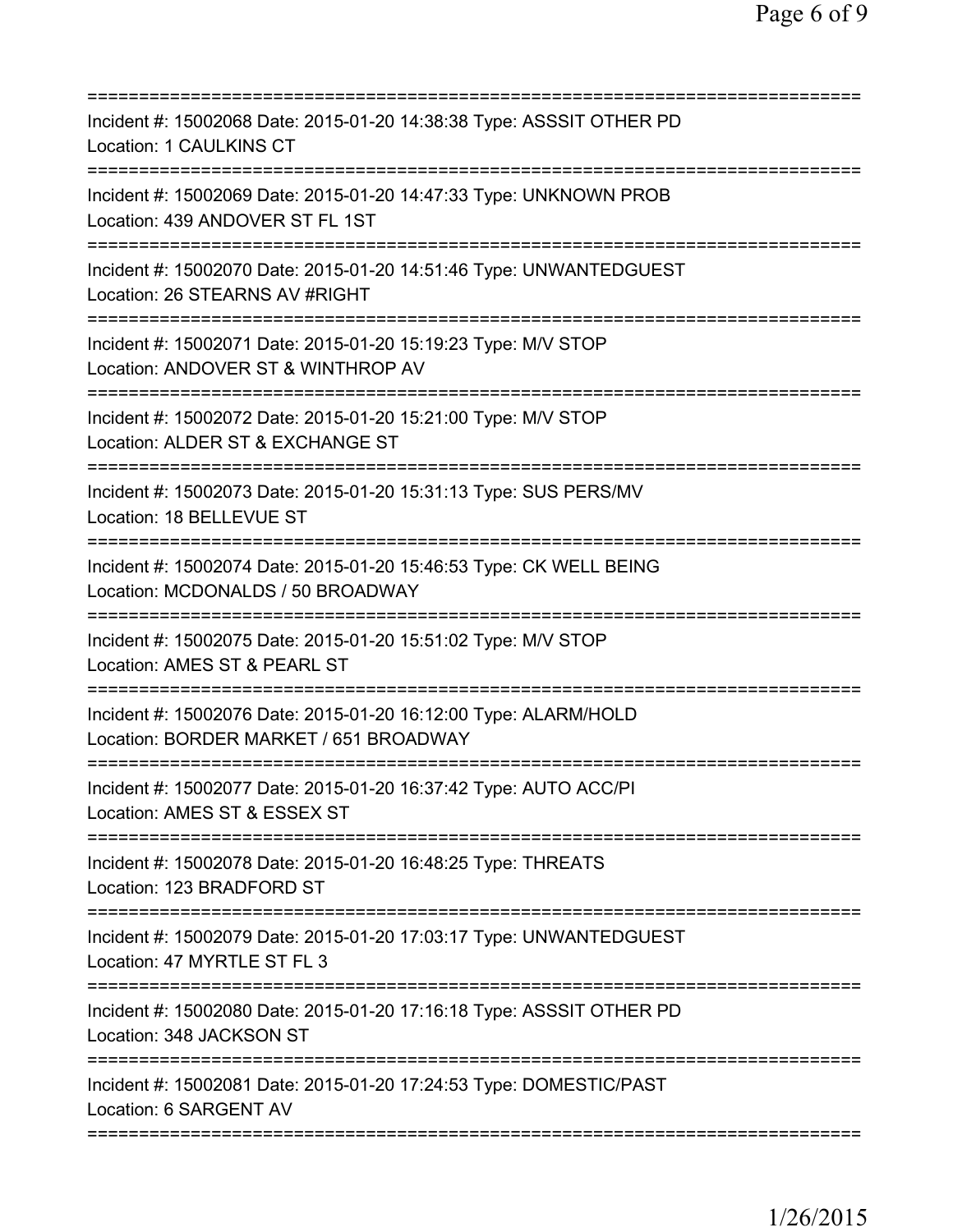| Incident #: 15002082 Date: 2015-01-20 17:49:12 Type: M/V STOP<br>Location: 21 CAMBRIDGE ST                             |
|------------------------------------------------------------------------------------------------------------------------|
| Incident #: 15002083 Date: 2015-01-20 17:54:28 Type: ALARM/HOLD<br>Location: SEVEN ELEVEN / 370 BROADWAY               |
| Incident #: 15002084 Date: 2015-01-20 17:58:32 Type: M/V STOP<br>Location: WINTHROP AV                                 |
| Incident #: 15002085 Date: 2015-01-20 17:59:23 Type: M/V STOP<br>Location: S BROADWAY & SHATTUCK ST                    |
| Incident #: 15002086 Date: 2015-01-20 18:03:16 Type: INVESTIGATION<br>Location: 700 ESSEX ST                           |
| Incident #: 15002087 Date: 2015-01-20 18:27:08 Type: ASSSIT OTHER PD<br>Location: 16 W DALTON ST                       |
| Incident #: 15002088 Date: 2015-01-20 18:27:17 Type: MV/BLOCKING<br>Location: 137 LAWRENCE ST                          |
| Incident #: 15002089 Date: 2015-01-20 18:27:31 Type: ASSSIT OTHER PD<br>Location: 83 EVERETT ST                        |
| Incident #: 15002090 Date: 2015-01-20 18:36:21 Type: LARCENY/PAST<br>Location: 43 DURHAM ST                            |
| Incident #: 15002091 Date: 2015-01-20 18:42:41 Type: UNWANTEDGUEST<br>Location: AMESBURY ST & COMMON ST                |
| Incident #: 15002092 Date: 2015-01-20 19:06:48 Type: ALARM/BURG<br>Location: COLONY FOODS, INC / 439 HAVERHILL ST      |
| :==========================<br>Incident #: 15002093 Date: 2015-01-20 19:10:22 Type: DRUG VIO<br>Location: 66 MILTON ST |
| Incident #: 15002094 Date: 2015-01-20 19:16:14 Type: SUS PERS/MV<br>Location: 20 DAISY ST                              |
| Incident #: 15002095 Date: 2015-01-20 19:18:03 Type: ASSSIT OTHER PD<br>Location: 16 W DALTON ST                       |
| Incident #: 15002096 Date: 2015-01-20 19:25:55 Type: ALARM/BURG                                                        |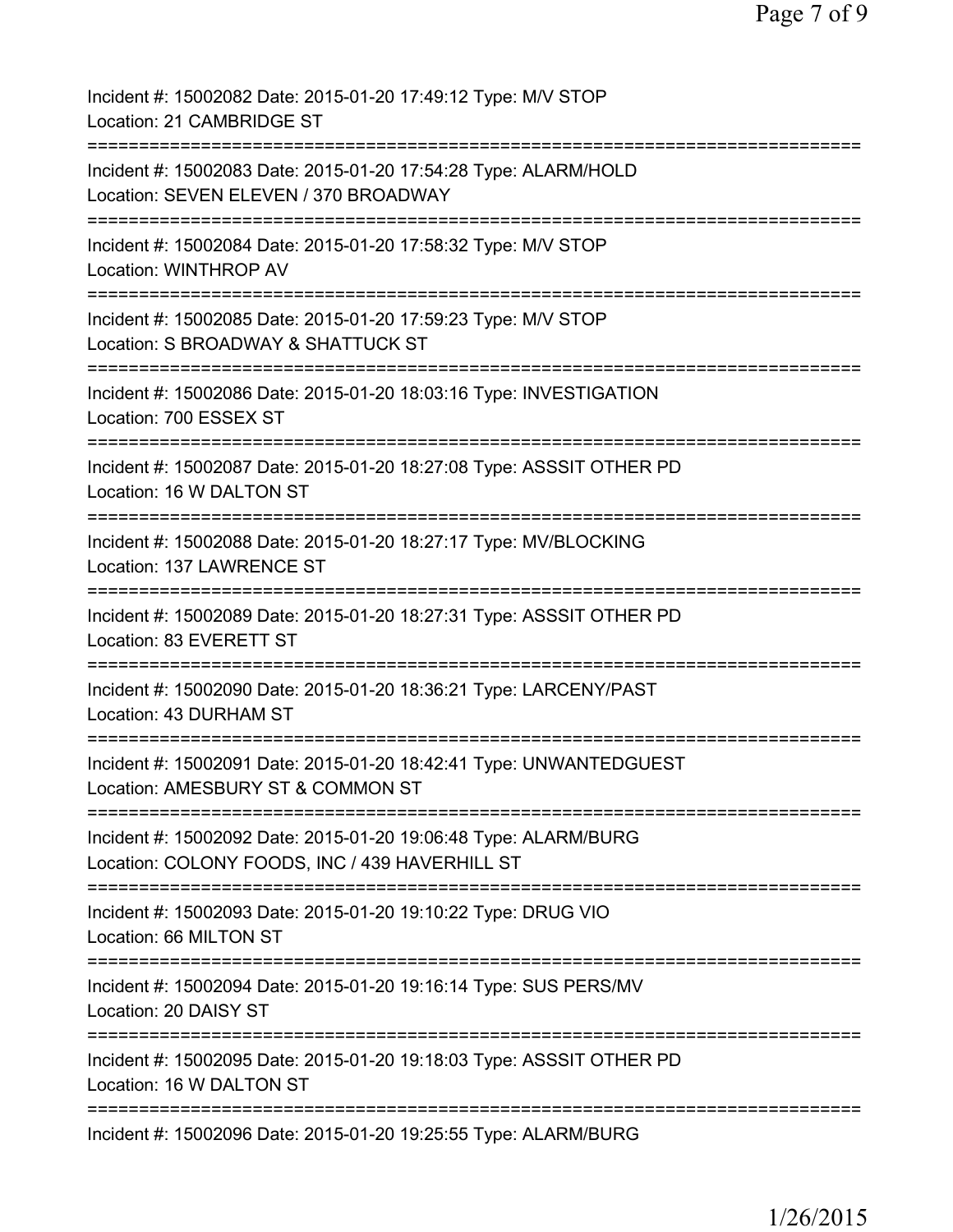| <b>Location: 1 MARSTON ST</b>                                                                                                         |
|---------------------------------------------------------------------------------------------------------------------------------------|
| Incident #: 15002097 Date: 2015-01-20 19:26:32 Type: UNWANTEDGUEST<br>Location: 35 ROBINSON CT                                        |
| Incident #: 15002098 Date: 2015-01-20 19:32:12 Type: ROBBERY UNARM<br>Location: GUILMETTE SCHOOL / 80 BODWELL ST                      |
| Incident #: 15002099 Date: 2015-01-20 19:35:18 Type: NOISE ORD<br>Location: 60 ISLAND ST #401                                         |
| ====================================<br>Incident #: 15002100 Date: 2015-01-20 19:47:30 Type: DOMESTIC/PROG<br>Location: 31 CORBETT RD |
| :=============================<br>Incident #: 15002101 Date: 2015-01-20 20:01:30 Type: M/V STOP<br>Location: ALDER ST & JUNIPER ST    |
| Incident #: 15002102 Date: 2015-01-20 20:08:10 Type: ALARM/BURG<br>Location: JJ COMPUTER REPAIR / 311 BROADWAY                        |
| Incident #: 15002103 Date: 2015-01-20 20:13:29 Type: HIT & RUN M/V<br>Location: CITY MART / 576 HAVERHILL ST                          |
| Incident #: 15002104 Date: 2015-01-20 20:32:10 Type: GENERAL SERV<br>Location: 143 MYRTLE ST                                          |
| Incident #: 15002105 Date: 2015-01-20 20:59:41 Type: M/V STOP<br>Location: 34 WASHINGTON ST                                           |
| Incident #: 15002106 Date: 2015-01-20 20:59:42 Type: CK WELL BEING<br>Location: 74 SALEM ST #11                                       |
| Incident #: 15002107 Date: 2015-01-20 21:29:21 Type: MAL DAMAGE<br>Location: 15 BERESFORD ST                                          |
| Incident #: 15002108 Date: 2015-01-20 21:48:35 Type: MAL DAMAGE<br>Location: PARKER ST & SPRINGFIELD ST                               |
| Incident #: 15002109 Date: 2015-01-20 22:03:35 Type: M/V STOP<br>Location: BERKELEY ST & JACKSON ST                                   |
| Incident #: 15002110 Date: 2015-01-20 23:08:15 Type: UNKNOWN PROB<br>Location: 18 FRANKLIN ST #107                                    |